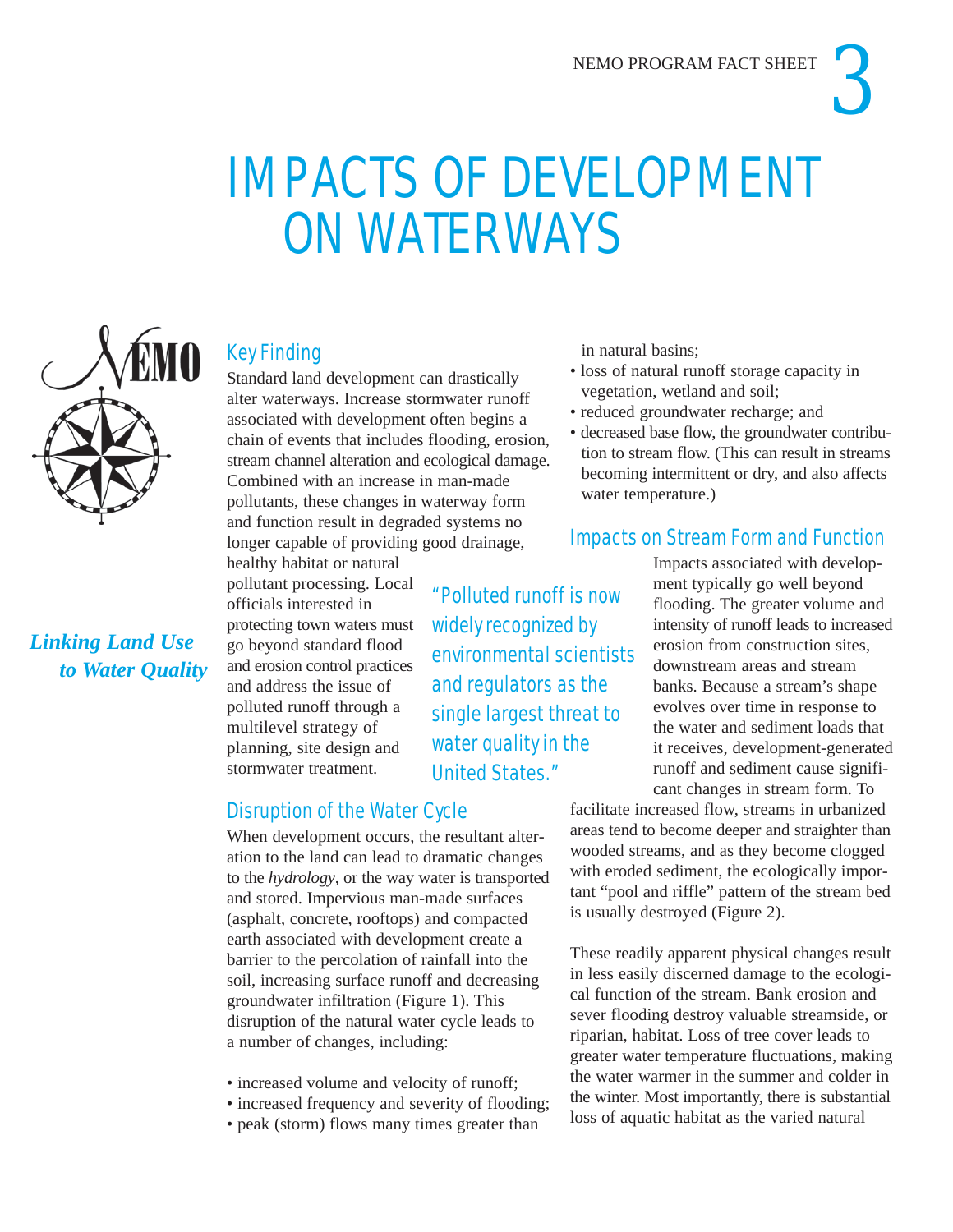

Figure 1. Water cycle changes associated with urbanization (after Toubier and Westmacott, 1981).

streambed of pebbles, rock ledges and deep pools is covered by a uniform blanket of eroded sand and silt.

All of this of course assumes that the streams are left to adjust on their own. However, as urbanization increases, physical alterations like stream diversion, channelization, damming and piping become common. As these disturbances increase, so do the ecological impacts—the endpoint being a biologically sterile stream completely encased in underground concrete pipes. In addition, related habitats like ponds and wetlands may be damages or eliminated by grading and filling activities.

# Then There's Water Quality

With development comes more intensive land use and a related increase in the generation of pollutants. Increased runoff serves to transport

these pollutants directly into waterways, creating *nonpoint source pollution, or polluted runoff*. Polluted runoff is now widely recognized by environmental scientists and regulators as the single largest threat to water quality in the United States. The major pollutants of concern are pathogens (disease-causing microorganisms), nutrients, toxic contaminants and debris. Sediment is also a major nonpoint source pollutant, both for its effects on aquatic ecology (see above), and because of the fact that many of the other pollutants tend to adhere to eroded soil particles. NEMO Fact Sheet #2 provides more detail on polluted runoff and its effects.

# The Total Picture: A System Changed for the Worse

The hydrologic, physical and ecological changes caused by development can have a dramatic impact on the natural function of our waterways.

### *Hy•drolo•ogy:*

A science dealing with the properties, distribution and circulation of water.

#### *Ri•par•i•an:*

Of or related to or living or located on the bank of a watercourse.

#### *Hab•i•tat:*

The place where a plant or animal species naturally lives and grows.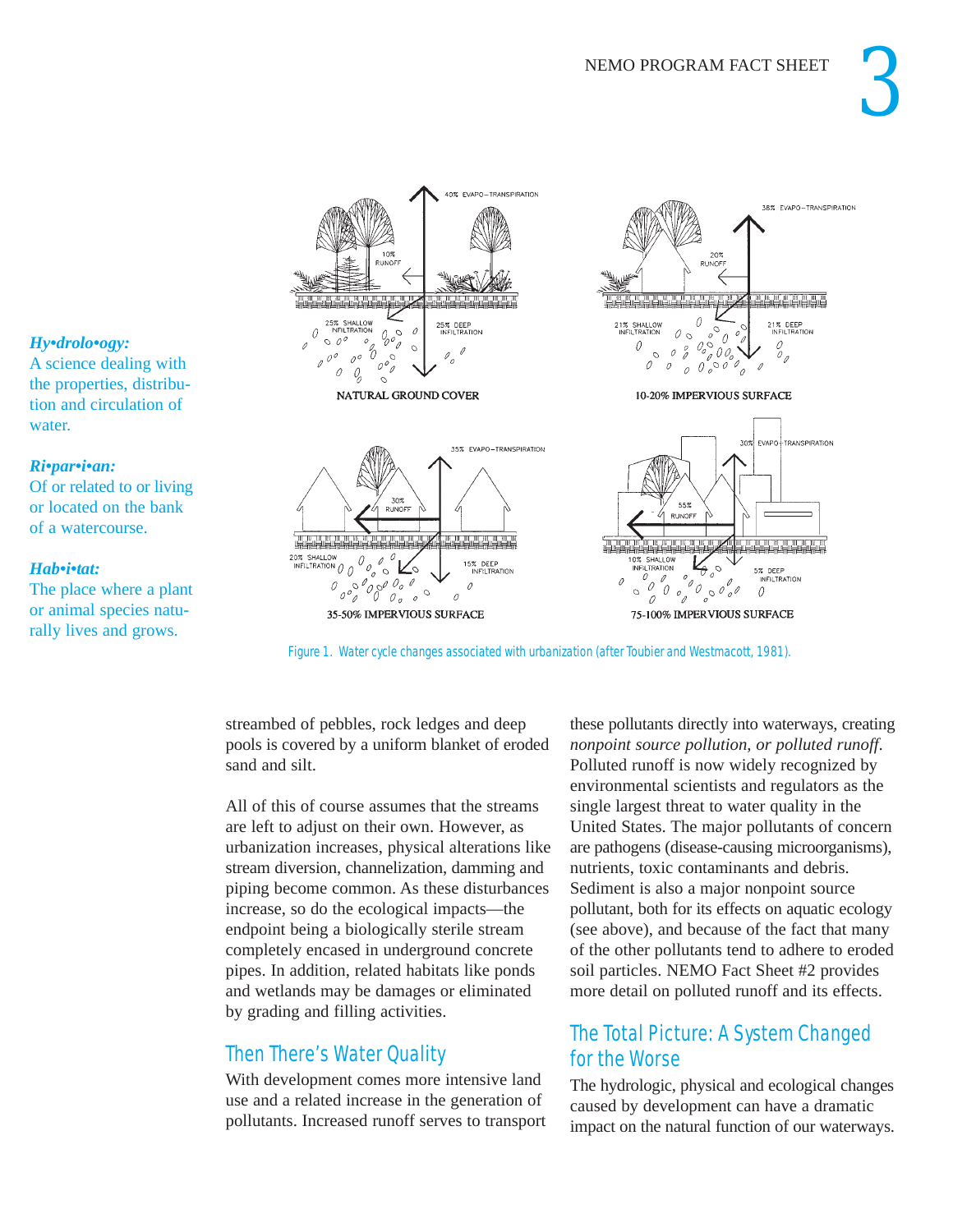

Figure 2. Changes in stream form associated with urbanization.

When increased pollution is added, the combination can be devastating. In fact, many studies are finding a direct relationship between the intensity of development in an area—as indicated by the amount of impervious surfaces—and the degree of degradation of its streams (Figure 3). These studies suggest that aquatic biological systems begin to degrade at impervious levels of 12% to 15%, or at even lower levels for particularly sensitive streams. As the percentage of imperviousness climbs above these levels, degradation tends to increase accordingly.

The end result is a system changed for the worse. Properly working water systems provide drainage, aquatic habitat and a degree of pollutant removal through natural processing. Let's look at those functions in an urbanized watershed where no remedial action has been taken:

*Drainage:* Increased runoff leads to flooding. Drainage systems that pipe water off-site often improve that particular locale at the expense of moving flooding (and erosion) problems downstream. Overall systemwide water drainage and storage capacity is impaired. *Habitat:* Outright destruction, physical alteration,

pollution and wide fluctuations in water conditions (levels, clarity, temperature) all combine to degrade habitat and reduce the diversity and abundance of aquatic riparian organisms. In addition, waterway obstructions like bridge abutment, pipes and dams create barriers to migration.

*Pollutant removal:* Greater pollutant loads in the urban environment serve to decrease the effectiveness of natural processing. Damage to bank, streams and wetland vegetation further reduces their ability to naturally process pollutants. Finally, the greater volume and irregular, "flashy" pulses of water caused by stormwater runoff impair natural processing by decreasing the time that water is in the system.

### What Towns Can Do

Flood and erosion control have long been part of the municipal land use regulatory process, and are usually addressed with engineered systems designed to pipe drainage off-site as quickly and efficiently as possible. Flooding and erosion, however, are only two of the more easily recognized components of the overall impact of development on waterways.